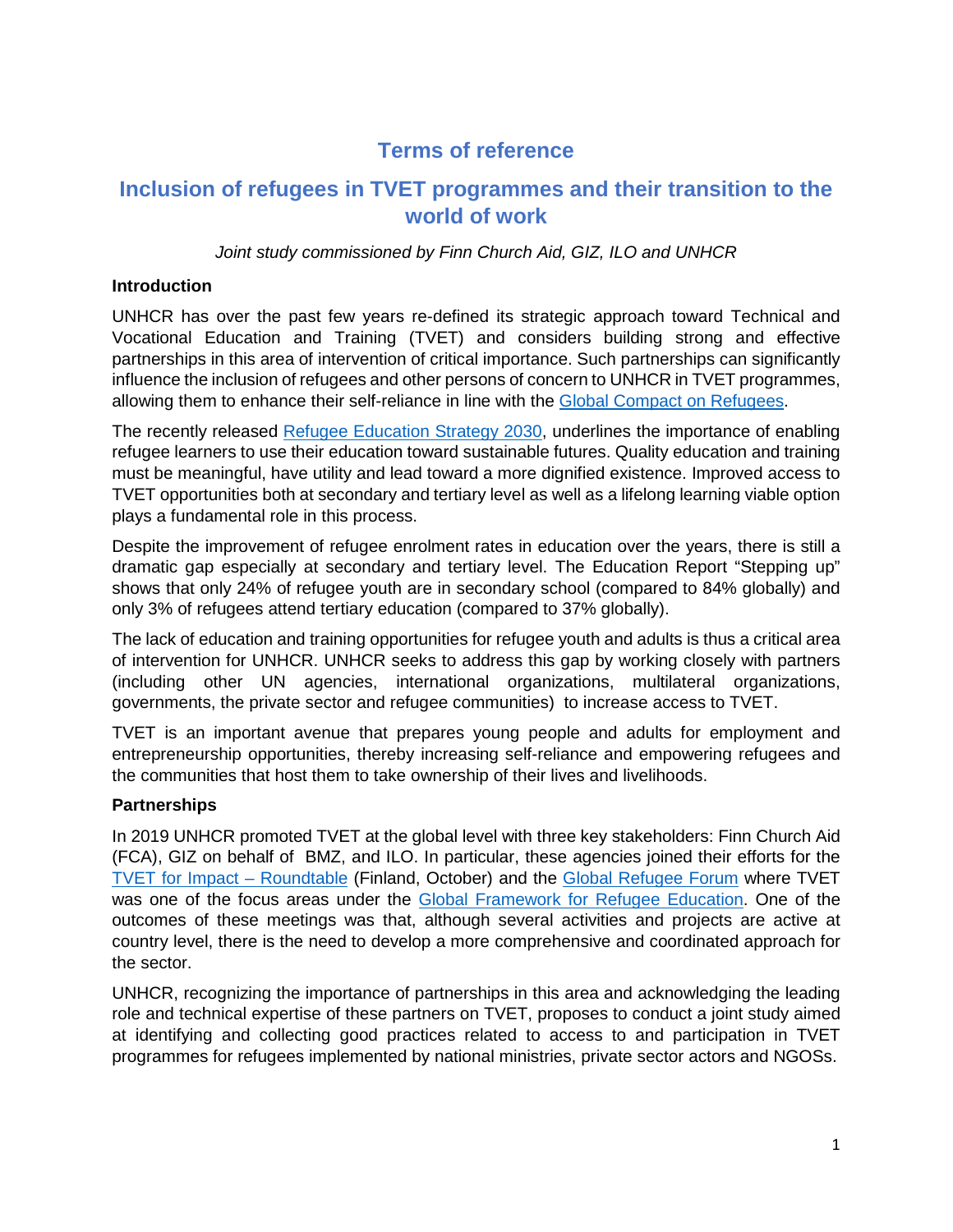# **The study**

## Objectives & Research Questions

The study aims to review and assess the broader TVET context across five countries and identify the success factors for refugees to access, be included and participate in TVET programmes. The study will also look at their transition into TVET as well as their transition to the world of work or further studies.

- To identify best practices in each country that can inform and guide TVET programming at the national level, particularly those that emphasize partnerships.
- Build an evidence base for the successful inclusion of refugees into TVET programmes and their transition to the world of work.

The review will seek to answer the following research questions:

- 1. What are the barriers in accessing TVET for refugees and host communities? How do they differ? What are similarities?
- 2. What are the success factors regarding access to, retention in, and completion of TVET programmes for refugees?
- 3. What are the success factors for an effective transition to the labour market and/or further studies?
- 4. Of all the elements of the analysed programmes, which are the ones that should be replicated/are particularly important to the success of the programme?

## **Methodology**

- The consultant will conduct a thorough desk review of existing TVET programming in each country. Secondary data analysis includes:
	- o review of existing literature on TVET in displacement contexts;
	- o review of project proposals, case studies and analysis of results of evaluations or tracer studies conducted by the implementing organization;
	- $\circ$  This includes an analysis of the quality and validity of existing data and evaluations to identify opportunities for further research.
- Qualitative interviews with key stakeholders based in all locations.
- In-country consultations and field visits to programme sites may also be considered, provided travel is no longer restricted.

The following elements are likely to exceed the scope of the study, but may be considered in case no secondary data is available (e.g. survey of beneficiaries through ILO Skills Tracker):

- An analysis of primary datasets (e.g. surveys).
- Quantitative data collection or analysis (primary data collection)

#### Questions for country analysis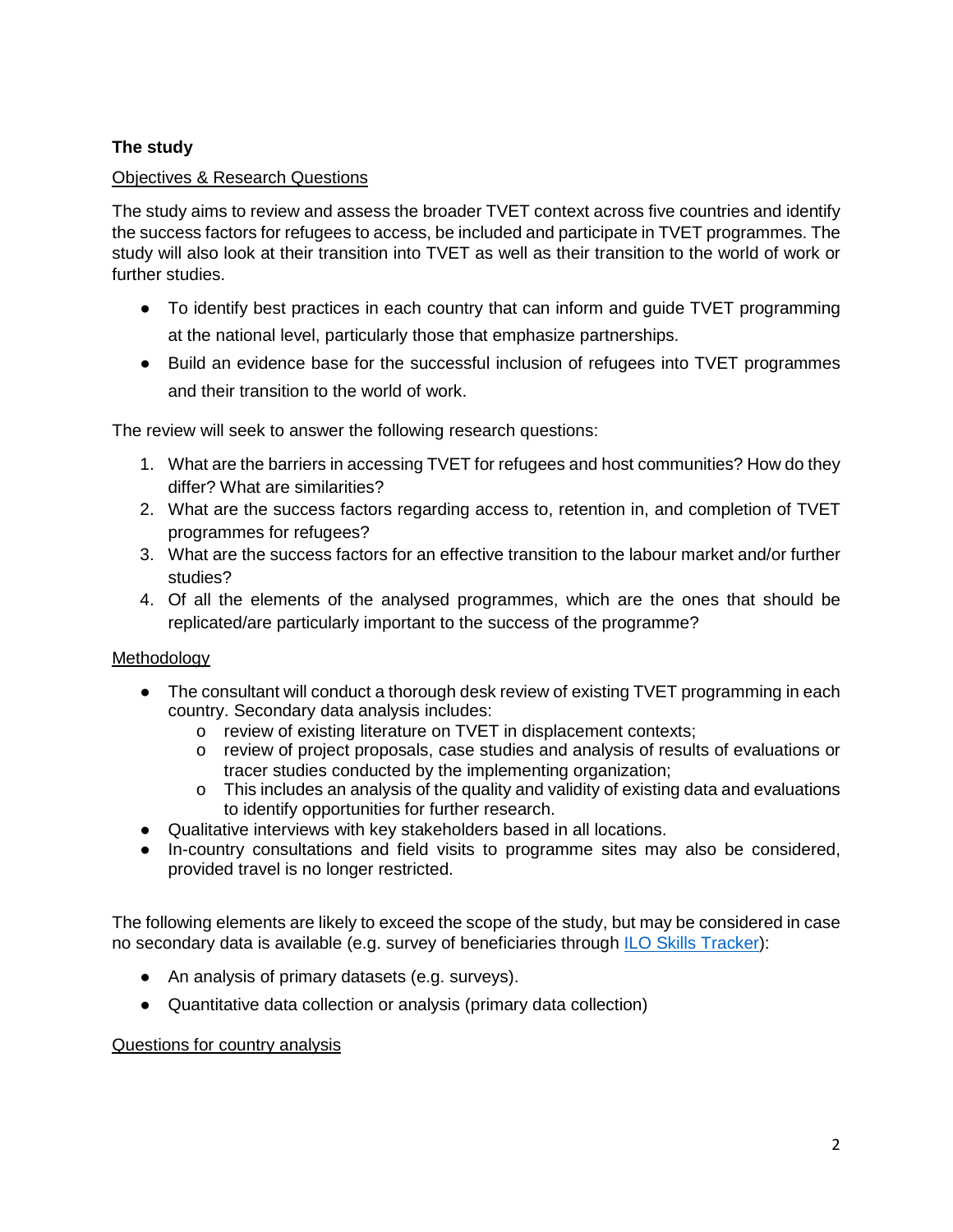Within each of the selected countries, the TVET landscape will be analyzed through a careful review of at least 3 TVET programmes against the categories outlined in UNHCR's Key considerations on Technical and Vocational Education and Training (TVET) (2019), namely:

- $\triangleright$  Inclusion
	- Refugees, returnees, asylum seekers, and stateless learners have access to TVET programmes and are allowed to access the labour market along with the host community;
	- refugees are treated the same as host country nationals with regard to fees, access to internships, career counseling, job placement, and receipt of qualifications upon completion of study or training;
	- mechanisms are in place to facilitate recognition of prior learning and qualifications to eliminate barriers to accessing TVET programmes.
- ⮚ Market orientation
	- TVET programming takes into account the current and emerging needs of national and local labour markets and anticipate the specific hard and soft skills demanded.
- ⮚ Support services
	- Learners have access to support services such as recognition of prior learning, bridging, language, catch up courses, to be admitted into TVET programmes and support them throughout the course until completion;
	- academic and career guidance and psychosocial support to TVET learners as they make decisions about coursework and careers before, during, and after enrolment is provided;
	- mentorship structures are in place to provide individualized advice to learners by more advanced students, instructors, and public or private sector volunteers;
	- financing mechanism, scholarships or other kind of financial supports are available to support students.
- ⮚ Accreditation
	- TVET programmes are recognized by national qualification systems;
	- programmes are both nationally, and preferably internationally recognized, having designed/aligned their qualifications frameworks with a view to regional or international mobility.
- $\triangleright$  Teacher training
	- TVET teachers and trainers have access to relevant pedagogical training including on issues of relevance to refugee learners' needs such as intercultural skills, managing diverse classes, protection issues, MHPSS.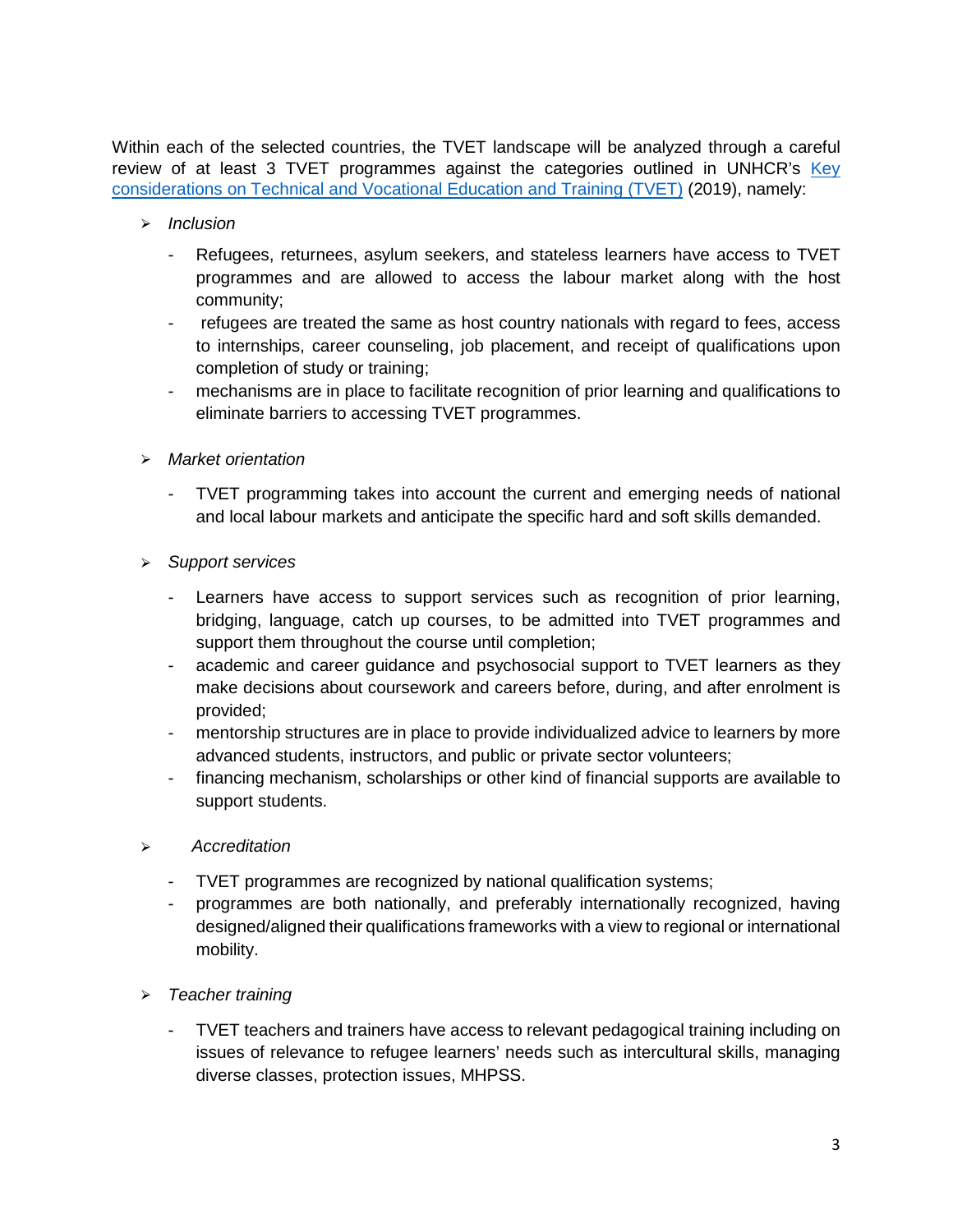- $\triangleright$  Life/core skills
	- Learners are equipped with essential life/core skills and competencies such as team working, communication, digital media, critical thinking skills.
- > Technology
	- TVET providers are equipped with / learners have access to the current technology used in the workplace.
- $\triangleright$  Bridging to labor market or further studies
	- Partnerships are in place with the public and private sectors to provide on-the-job learning experiences and to connect learners to work opportunities;
	- graduated learners have access to paid internships that are closely aligned to individual specializations;
	- graduated learners are supported to consider entrepreneurship or self-employment where relevant and training on accounting, networking, marketing, business planning, and other core entrepreneurship skills is provided;
	- specific training for job search, CV writing, and interview skills is provided;
	- TVET graduates have the opportunity to access further level o (e.g. universities or polytechnics).
- ⮚ Gender equality and inclusion of vulnerable learners:
	- Girls and women have equal access to TVET programmes and they participate and graduate at equal levels and specific intervention are in place to address gender inequality and harmful gender norms;
	- specific measures are in place to allow equal access and participation of vulnerable learners (e.g. persons with disabilities).
- ⮚ Environment
	- programmes for environmental sustainability, climate change adaptation/mitigation and green jobs are supported.
- ⮚ Innovation
	- blended learning methods of delivery to promote flexibility and access are offered;
	- innovative solutions are used to expand accessibility and enhance quality of TVET programmes.
- ⮚ Partnerships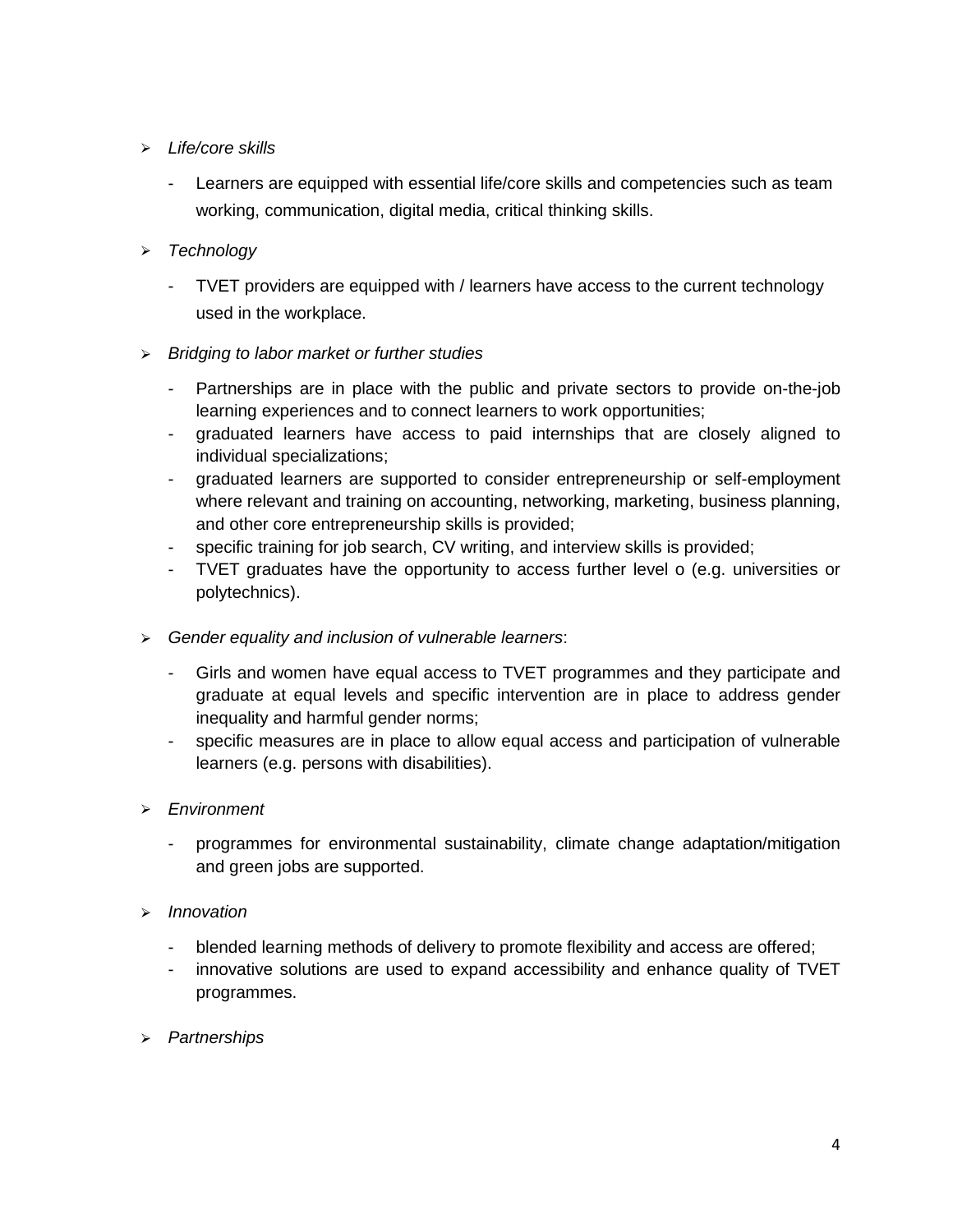- Partnerships with private sector, employers' and workers' organizations public sector, and civil society are developed to create a favorable ecosystem and support the TVET programmes and their relevance.

#### Country coverage

The study will be conducted in 5 countries. These countries have been selected based on the criteria listed below:

- a. existing policy that allows inclusion of refugees in national education and training system.
- b. existing policy that allows refugees to have some level of access to the formal labour market.
- c. the country is hosting a significant refugee population.
- d. existing TVET programmes that are including refugees.
- e. approval from respective regional and country colleagues
	- 1. Ethiopia
	- 2. Jordan
	- 3. Kenya
	- 4. Uganda
	- 5. Sudan

**Please note** that the total number of 5 countries may decrease if COVID-19 restrictions prohibit access or the ability to research in a particular country. Applicants must plan for flexibility given the current global public health conditions.

#### TVET programmes selection criteria

For each selected country, a number of TVET programmes (at least 3) targeting refugees and host communities will be analyzed. The programmes may be implemented by organizations other than FCA, GIZ, ILO or UNHCR. The programmes will be selected on the basis of the suggestions coming from the 4 partners (at HQ and country level) and the consultant that will lead the research.

#### Timeline for the study

4 Months ( $15<sup>th</sup>$  September –  $30<sup>th</sup>$  December)

#### **Deliverables**

1. Research questions and methodology (including interview questions), and proposed list of programmes to be covered in each of the countries (mid October)